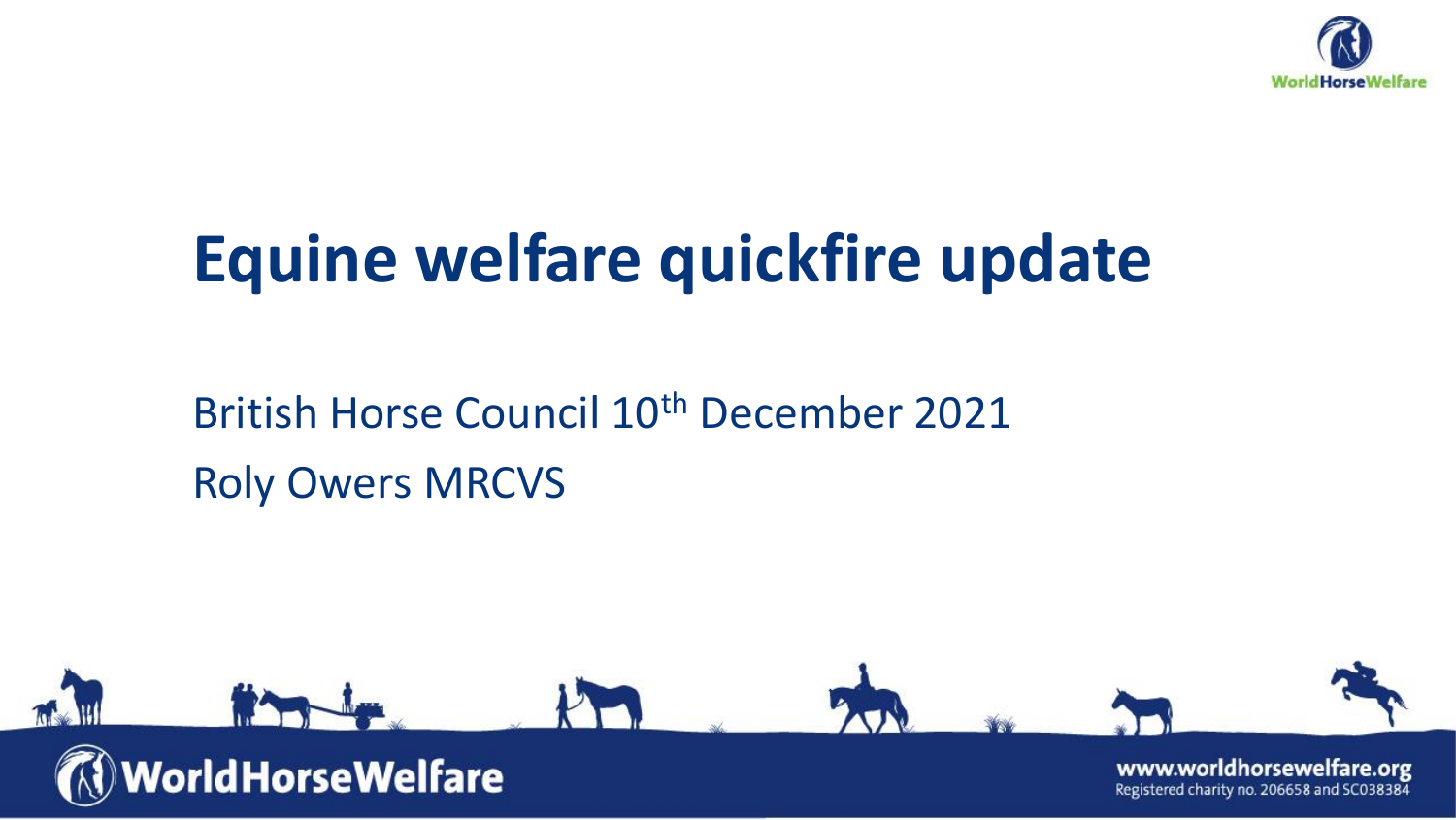

### **Current welfare situation**

- Met with Defra in November to discuss current equine welfare dial going into winter. Key points raised:
	- o Welfare dial busy but steady (largely tracking 2019)
	- $\circ$  Another strong year for rehoming resulting in some capacity in the system
	- o Price of horses across the board has increased substantially and remains high
	- o *BUT s*oft signs of increase in number of people are looking to relinquish their horses
- Key concerns looking forward:
	- o High prices will encourage increased breeding
	- o Price bubble will burst
	- o Resulting in a double-whammy welfare surge will continue to monitor closely

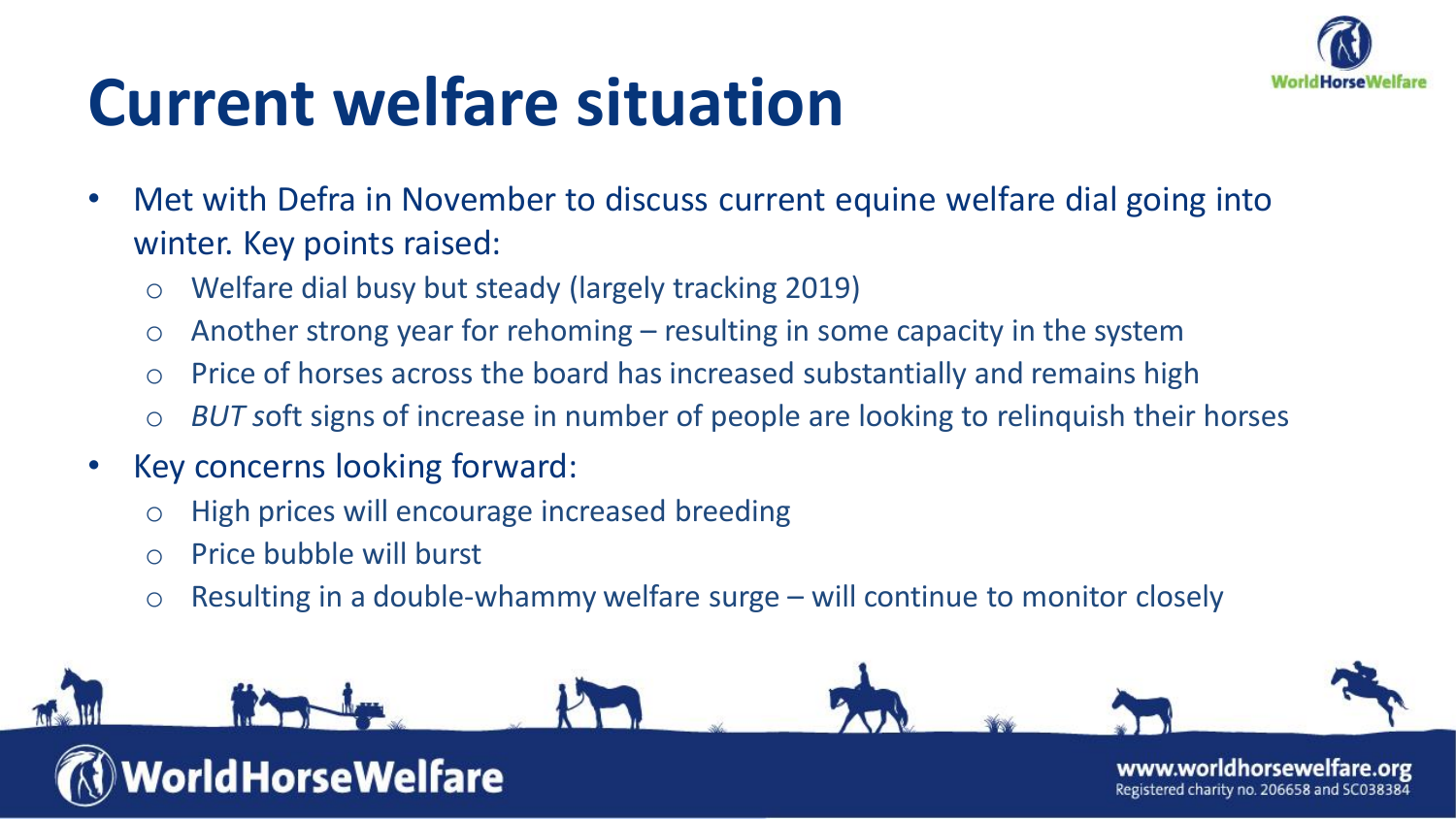

# **2022 state of play**

- Two NEWC Covid-19 surveys in 2020 helped ensure views of the equine welfare sector were represented to UK governments
- With some restrictions eased and the end of Covid-19 government support measures the current aim is to:
	- o Understand whether the sector has recovered
	- o Identify any challenges that remain and potential solutions
- NEWC will launch a follow-up survey in early 2022



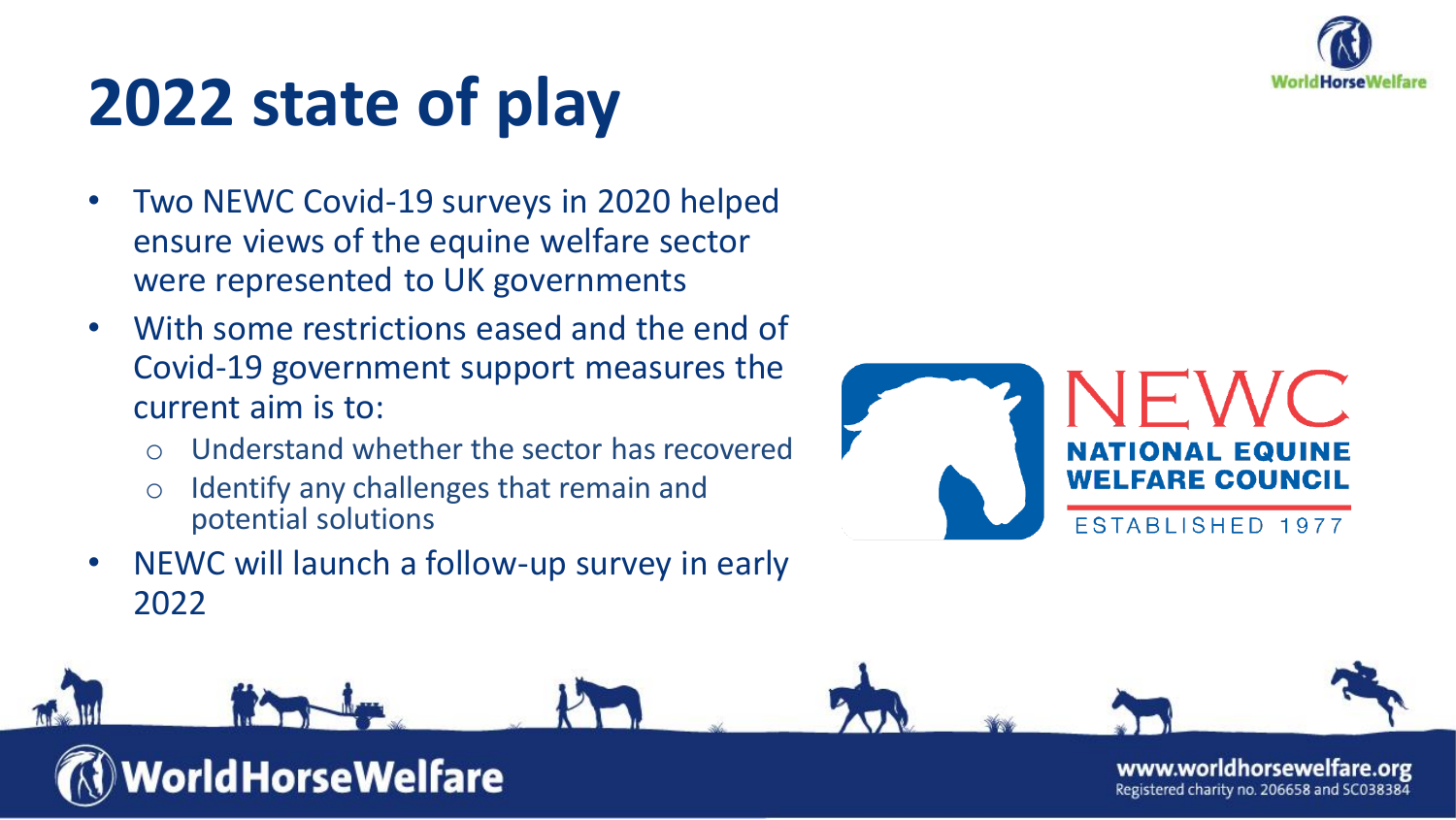

## **Kept Animals Bill**

- Kept Animals Bill addresses one area consulted on ban on live export for slaughter and fattening
- Welcome ban *BUT* no equines have been declared as exported for slaughter for years
- Legislation as drafted is sufficient  $-$  captures all those potentially involved in trade
- Proof of these movements will rely heavily on intelligence. Critical that enforcement agencies are given the resources necessary to identify 'risky' movements and take action where required
- Improved traceability and digitisation of equine identification process fundamental to success of ban



#### **/orldHorseWelfare**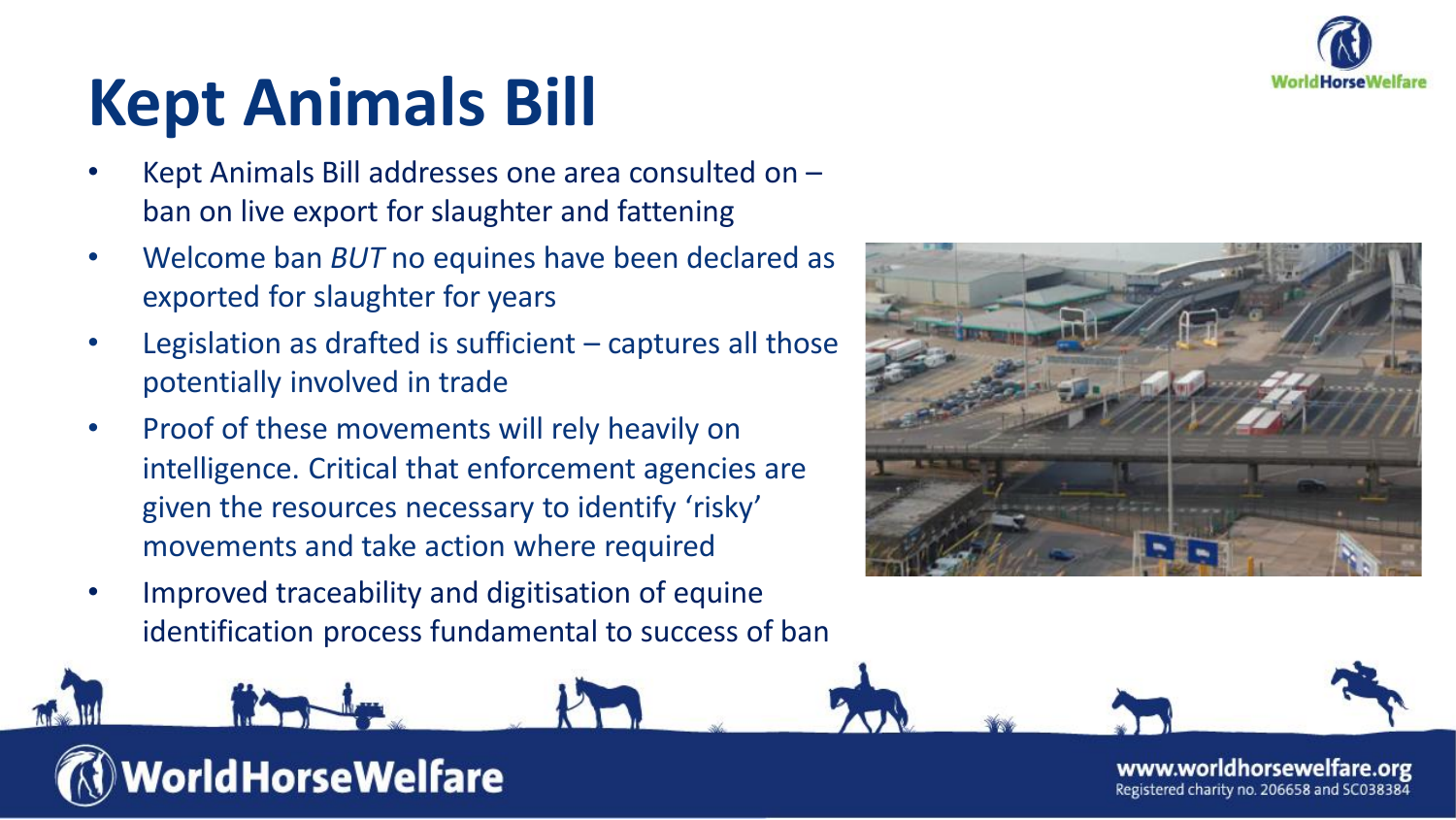

# **Improving welfare during transport**

- Bill an opportunity to identify and implement barriers to make this trade too difficult to sustain and prevent non-compliance with welfare during transport. This could include:
	- o Quick pre-export checks to be undertaken at ports where possible (for example, checking if a horse transporter really is empty)
	- o Making transporter authorisations more robust for sea transport
- Any additional measures *MUST NOT* disproportionately impact legitimate movements
- Written evidence submitted (from Four Paws, Animal Aid, RSPCA, BVA and World Horse Welfare) can be found on UK Parliament website
- Defra, the Scottish and Welsh governments to conduct workshops on wider welfare during transport proposals next year